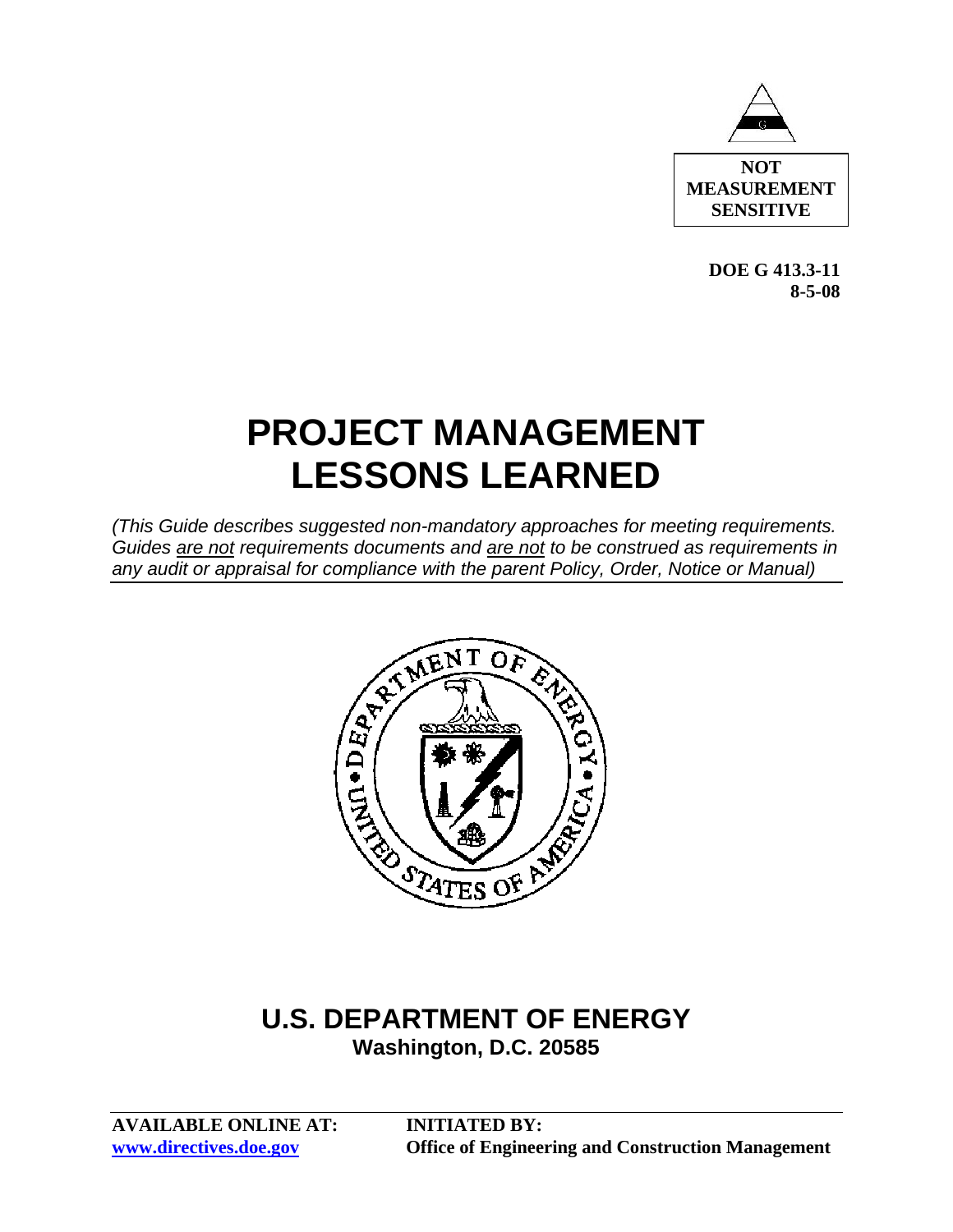DOE G 413.3-11 i (and ii) 8-5-08

#### **FOREWORD**

This Department of Energy (DOE) Guide is for use by all DOE elements. Specifically, this Guide is written to aid the federal project directors and their integrated project team members during the execution of projects.

Beneficial comments (recommendations, additions, and deletions) and any pertinent data that may improve this document should be sent by letter or by sending the self-addressed Standardization Document Improvement Proposal (DOE F 1300.3) to—

> Director, Office of Policy U.S. Department of Energy Washington, DC 20585

This Guide is intended to provide approaches for implementing the project management lessons learned requirements of DOE O 413.3A, *Program and Project Management for the Acquisition of Capital Assets*, dated 7-28-06. DOE Guides, which are part of the DOE Directives Program, provide supplemental information for fulfilling requirements contained in rules, regulatory standards, and DOE directives. Guides do not establish or invoke new requirements nor are they substitutes for requirements.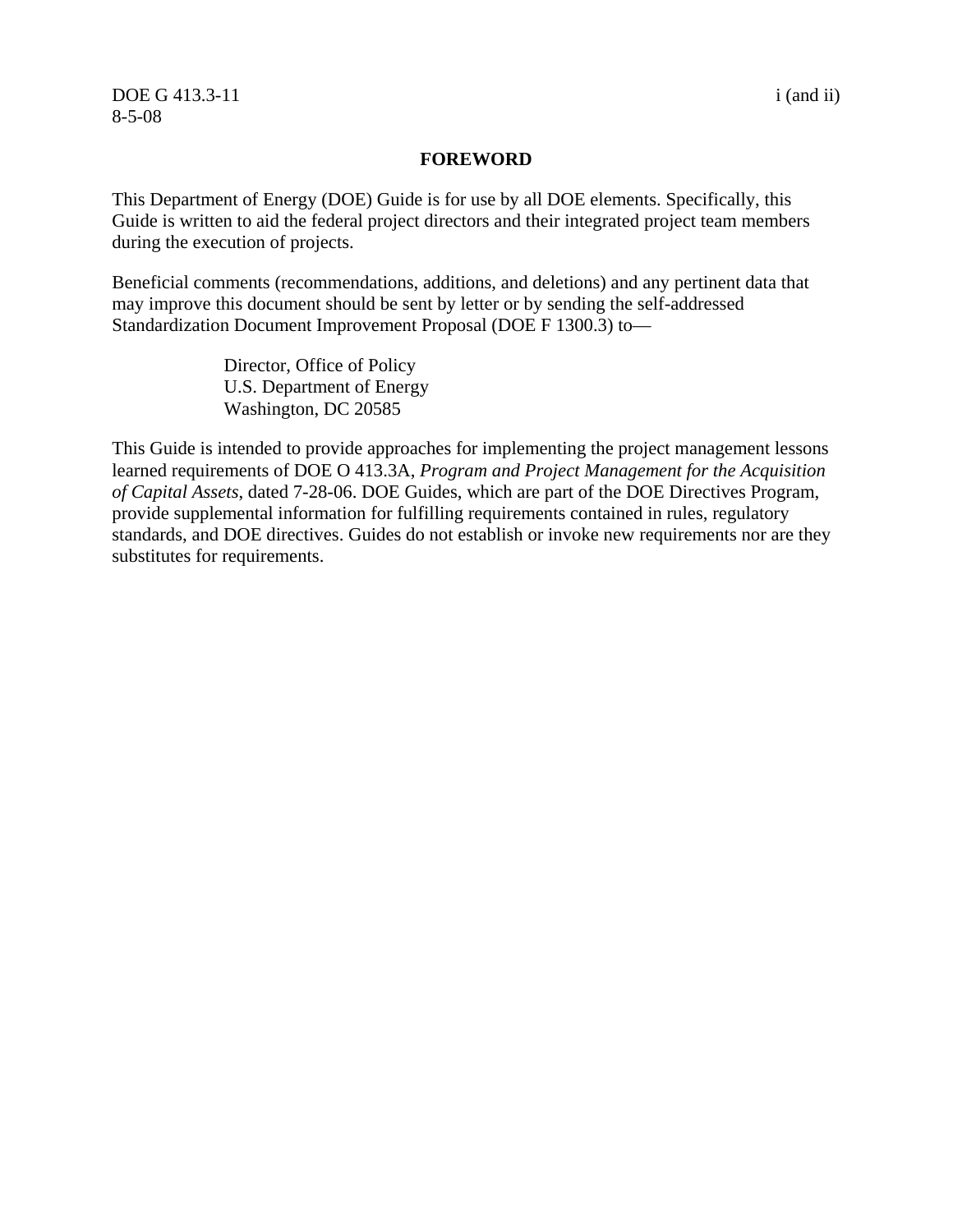# **CONTENTS**

| $1_{-}$          |                                                          |  |
|------------------|----------------------------------------------------------|--|
| 2.               |                                                          |  |
| 3.               |                                                          |  |
| $\overline{4}$ . |                                                          |  |
| 5.               |                                                          |  |
| 6.               |                                                          |  |
|                  |                                                          |  |
| 1.               |                                                          |  |
| 2.               |                                                          |  |
| 3.               |                                                          |  |
| 4.               |                                                          |  |
| 5.               |                                                          |  |
| 6.               |                                                          |  |
| 7.               |                                                          |  |
| 8.               |                                                          |  |
| 9.               |                                                          |  |
|                  |                                                          |  |
|                  |                                                          |  |
|                  |                                                          |  |
| 1.               |                                                          |  |
| 2.               |                                                          |  |
| 3.               |                                                          |  |
| $\overline{4}$ . |                                                          |  |
|                  | ATTACHMENT 1. PROJECT MANAGEMENT LESSONS LEARNED PROCESS |  |
|                  | ATTACHMENT 2. PROJECT MANAGEMENT LESSONS LEARNED PROCESS |  |
|                  |                                                          |  |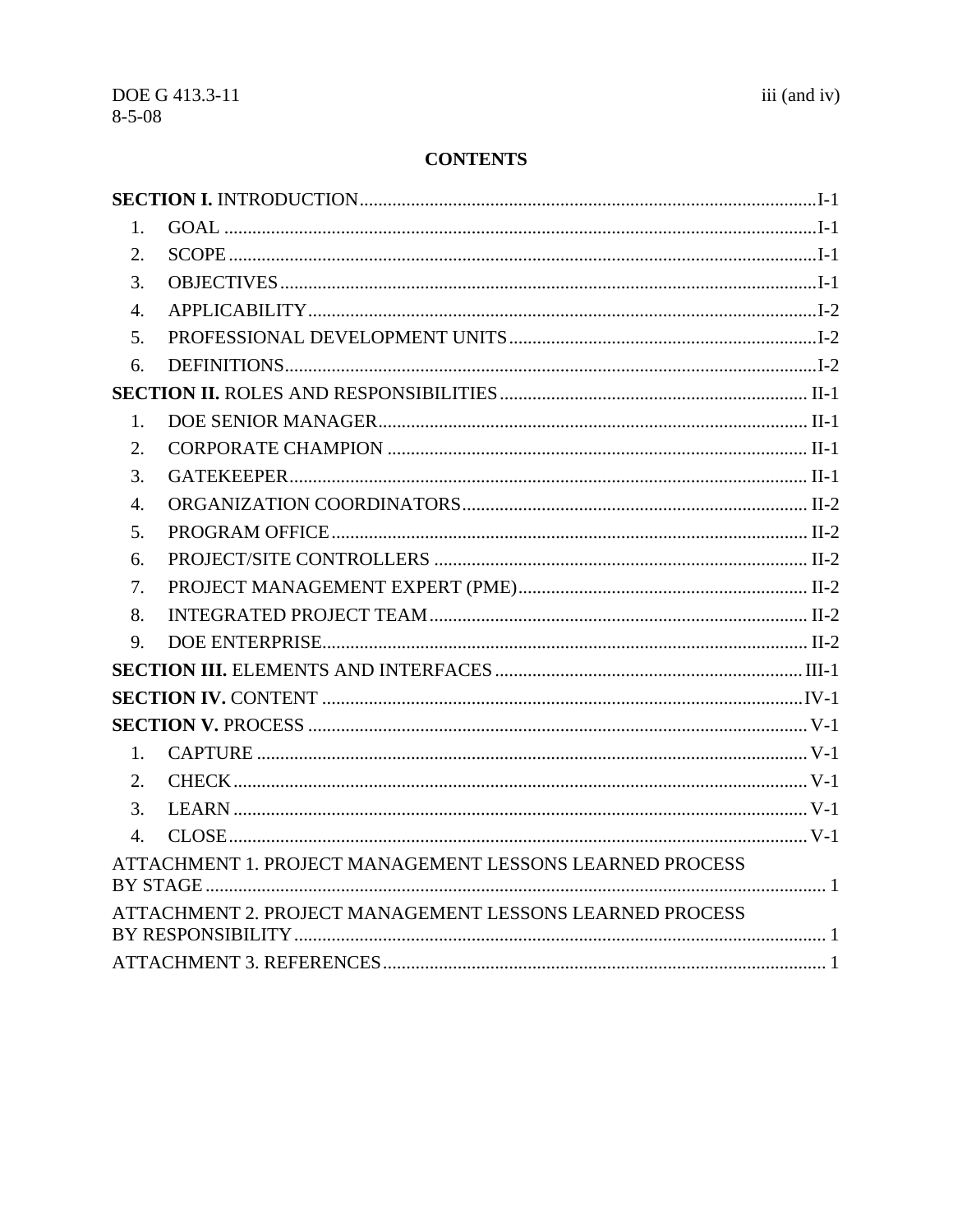#### **SECTION I. INTRODUCTION**

- 1. GOAL. The goal of this Guide is to encourage compiling and disseminating project management lessons learned as part of effective project management practices encompassing the project lifecycle, Critical Decision 0 to Critical Decision 4, as a viable method of identifying issues and opportunities that influence successful project execution. This information should be collected, reviewed and promptly distributed to all affected programs throughout the Department/DOE Enterprise to aid in achieving the Department goal of improving overall project management performance. However, identification alone is insufficient to promulgate change in Department operations. Each negative lesson learned should be evaluated for appropriate corporate/program actions to prevent the recurrence of the situation. The Department also gains credibility for effective project management when, as a learning organization, positive project performance is realized. The contractor project management organizations and their subcontractors have the opportunity to enhance their performance as well.
- 2. SCOPE. This Guide can enable federal project directors and contractor project managers to capture, check, learn, and close lessons learned during the execution of Department projects. It suggests a logical process for an implementation program from Critical Decision-0 to Critical Decision-4. DOE G 413.3A-11 is not intended to duplicate or conflict with DOE O 210.2, *DOE Corporate Operating Experience Program*, dated 6-12-06. This Guide is specifically for Project Management Lessons Learned associated with the non-operational phase of a facility during construction. Lessons Learned that fall within the applicable category of DOE O 210.2 should follow requirements.
- 3. OBJECTIVES. The objective of this Guide is to suggest a results-based system by capturing Department-wide knowledge, validating its applicability and its correctness, creating a learning platform and recalling relevant lessons for cross-pollination. This includes:
	- a. helping to curtail repeated mistakes during project execution and providing a conduit for transmitting information to all active organizations;
	- b. defining a methodology for capturing applicable data;
	- c. providing a positive closure process for implementation;
	- d. providing a means to publish lessons learned for DOE Enterprise-wide dissemination;
	- e. providing the ability to retrieve information that will enable federal project directors and contractor project managers to accomplish and support the DOE mission, specifically related to projects, in a cost effective and timely manner;
	- f. defining the program's critical elements.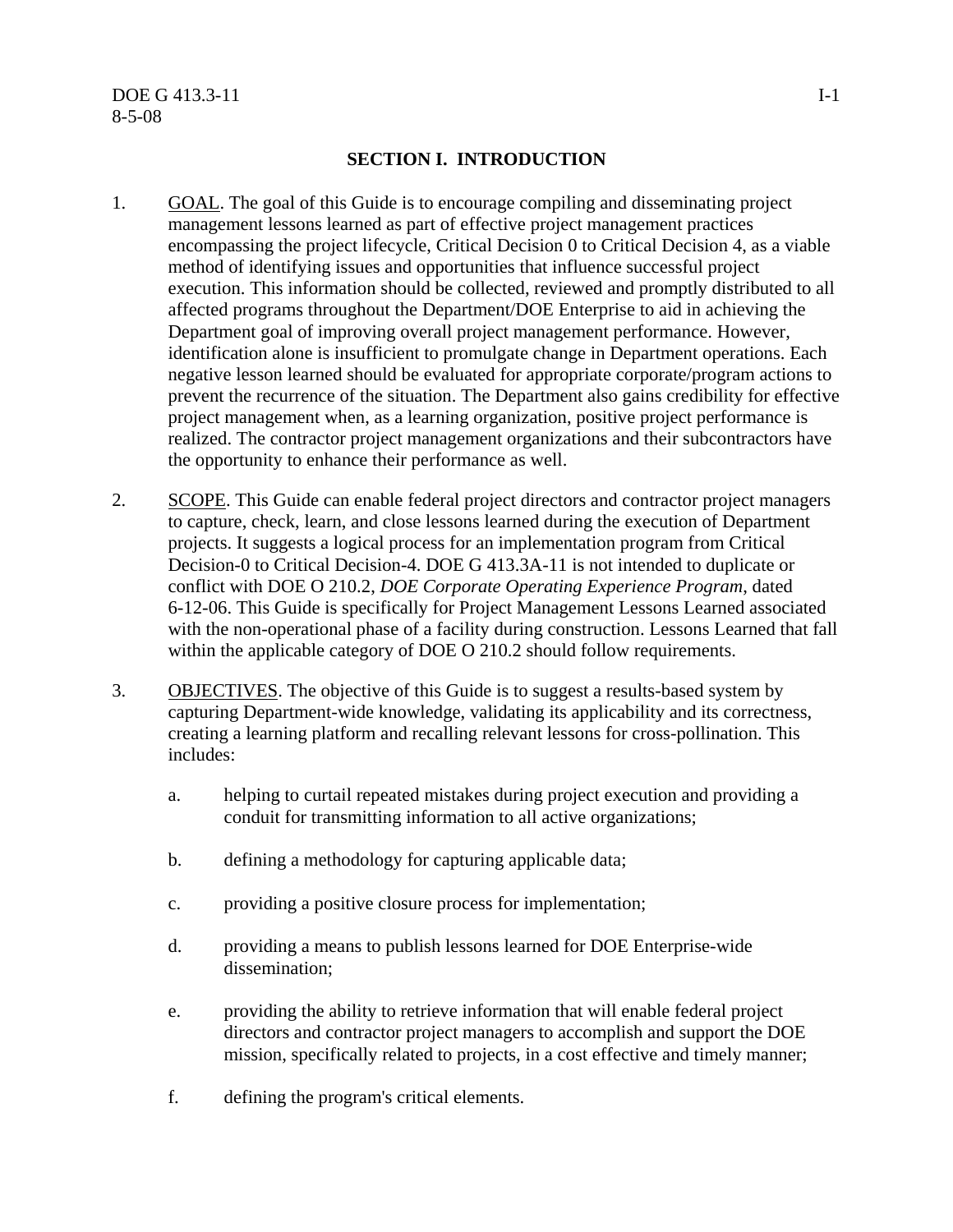4. APPLICABILITY. This Guide may apply to all DOE elements, including the National Nuclear Security Administration (NNSA), which fund, direct and manage acquisition projects as defined by DOE O 413.3A.

This Guide may be applicable to all projects managed by or for DOE in accordance with DOE O 413.3A and should include Facility and Infrastructure Recapitalization Program (FIRP) projects, general plant projects (GPPs), capital equipment projects (CEPS), line item projects, environmental management cleanup projects, operations expense funded projects (OP-EX), and work-for-others (WFO) projects. In order to improve performance and credibility across the DOE, every project (from conception to completion) can benefit from the application of this Guide. Therefore, the program utilized for the Department should capture both the positive and negative lessons during project execution. It is equally important to publicize both positive and negative lessons.

The provisions in the Guide are DOE's views on acceptable methods of program implementation and are not mandatory. Alternative methods that are demonstrated to provide an equivalent or better level of performance are acceptable. DOE encourages contractors to go beyond minimum requirements and to pursue excellence in their programs.

The words "should "and "may" are used to denote optional program recommendations and allowable alternatives, respectively.

5. PROFESSIONAL DEVELOPMENT UNITS. Continuous improvement in project management cannot occur without sharing these lessons. Internal and external to DOE, project management certification and maintaining continuing education is important for the Project Management Career Development Program and the Project Management Professional Credentials administered through the Project Management Institute, respectively. Continued education units can be obtained several ways, including the generation of valuable lessons learned. For each lesson learned entered into the DOE Enterprise database and endorsed, one continued education unit can be earned (up to a maximum of 15). Once the lessons learned is endorsed, an individual can file for credit through the accrediting agent.

# 6. DEFINITIONS.

- a. Project Management Lessons Learned. A work practice or innovative approach to project management that is captured and shared to promote repeat application or an adverse work practice or experience that is captured and shared to prevent recurrence.
- b. Improvement Actions. Specific activities in response to a project management lesson learned. Actions should have a responsible individual assigned for completion and a proposed due date. Resolution does not constitute direction to the DOE contractors. Contracting officers or the appropriate technical representative should be consulted before any direction is given to a contractor about implementation of an improvement action.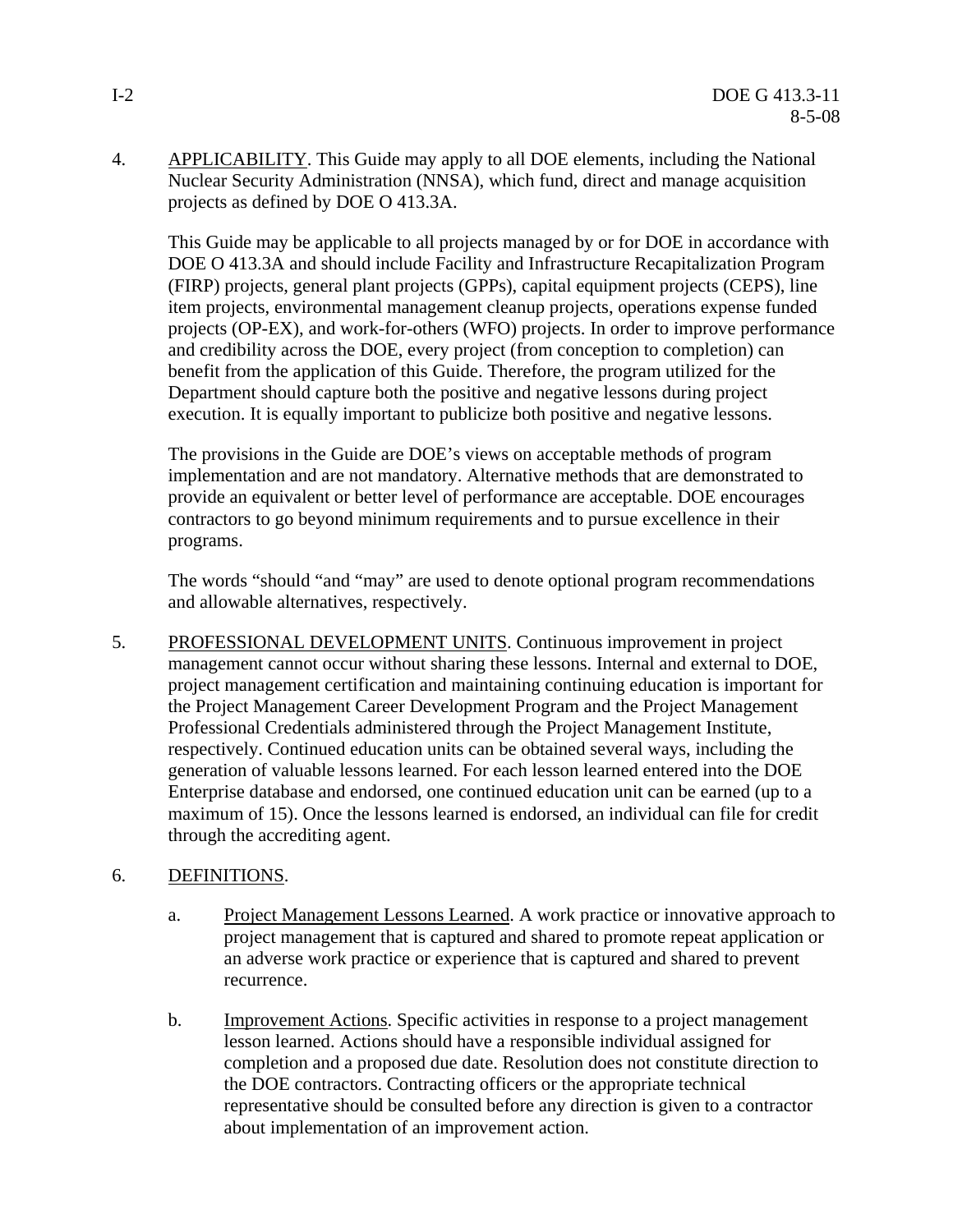# **SECTION II. RECOMMENDED ROLES AND RESPONSIBILITIES**

An effective system should be supported by a DOE Senior Manager who can serve as the senior member of the project and will appoint the corporate champion. The corporate champion should ensure that the program has the necessary support within all organizations that are executing projects so that lessons learned are being identified and improvement actions are being resolved. As previously identified in roles and responsibilities, the corporate champion resides in the Office of Engineering and Construction Management (OECM).

The primary responsibility for the successful execution of the program SHOULD rest with Gatekeeper, The responsibility of utilizing the lessons learned to the full extend possible SHOULD rest with federal project director and contractor project manager, although the entire integrated project team should be knowledgeable of and utilize lessons learned to provide input and application from their respective areas of expertise.

### 1. DOE SENIOR MANAGER.

- a. SHOULD serve as the senior champion who supports initiatives related to the execution and visibility of the program to the DOE Enterprise.
- b. Can be responsible for appointing a corporate champion.
- 2. CORPORATE CHAMPION. The role should reside in the Office of Engineering and Construction Management (OECM) and should be appointed by the DOE Senior Manager. Responsibilities should include
	- a. Administering the program,
	- b. Monitoring activities of each program office,
	- c. Coordinating distribution of lessons learned to the DOE Enterprise, and
	- d. Appointing a gatekeeper.

## 3. GATEKEEPER.

- a. Should determine DOE Enterprise applicability.
- b. Should review all incoming project management lessons learned for completeness.
- c. Should notify appropriate organizations for improvement actions.
- d. Should disseminate DOE Enterprise improvement actions.
- e. Should observe trends across DOE that may point to the need for revisions to project management policy and direction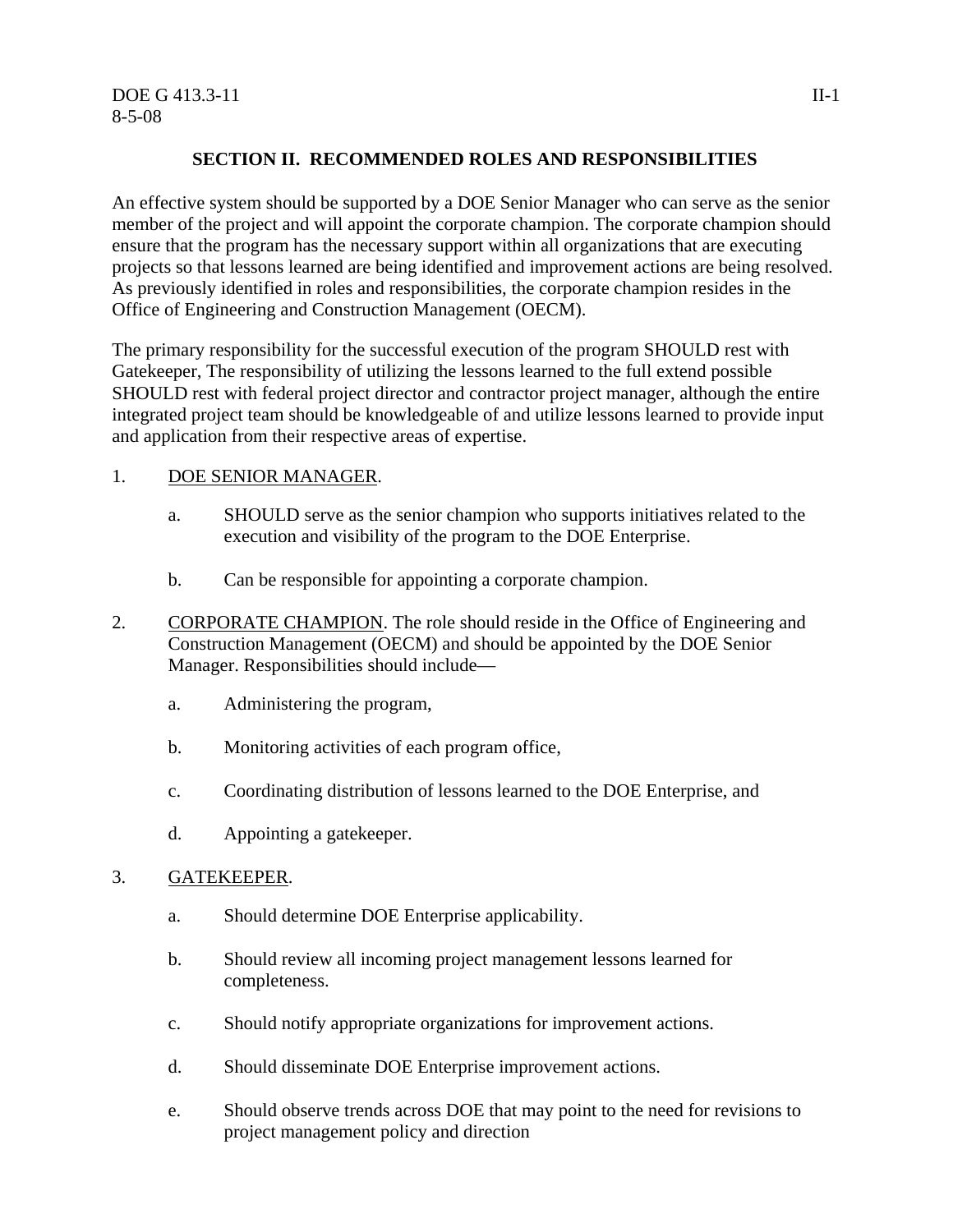- f. Should sun-set DOE Enterprise project management lessons learned.
- 4. ORGANIZATION COORDINATORS. Should coordinate development and implementation of project management lessons learned resolutions.
- 5. PROGRAM OFFICE. Should appoint the appropriate organization coordinator and should ensure application of project management lessons learned within the program.

# 6. PROJECT/SITE CONTROLLERS.

- a. Site Federal and/or contract representatives who should address each lesson learned submitted by the project/site integrated project team (IPT) and the organizational coordinator,
- b. Should input data into the Project Management Lessons Learned System,
- c. Should validate the information on each entry and coordinate the response (including generation of improvement actions) with the appropriate project management expert,
- d. Should disseminate the specific lessons learned at their respective locations.

# 7. PROJECT MANAGEMENT EXPERT (PME).

- a. Designated site or Headquarters employee within each DOE program office who should have knowledge of the program and project management and organization.
- b. Responsibilities should include offering recommendations for implementation and resolution of improvement actions assigned by the controller or coordinator.
- c. Should have the organizational knowledge to obtain input from subject matter experts for those areas outside their capabilities.

# 8. INTEGRATED PROJECT TEAM.

- a. May consist of professionals representing diverse disciplines with the specific knowledge, skills, and abilities to support efforts of the federal project director.
- b. Member may enter data into the system.
- 9. DOE ENTERPRISE. Membership includes all stakeholders of the DOE complex.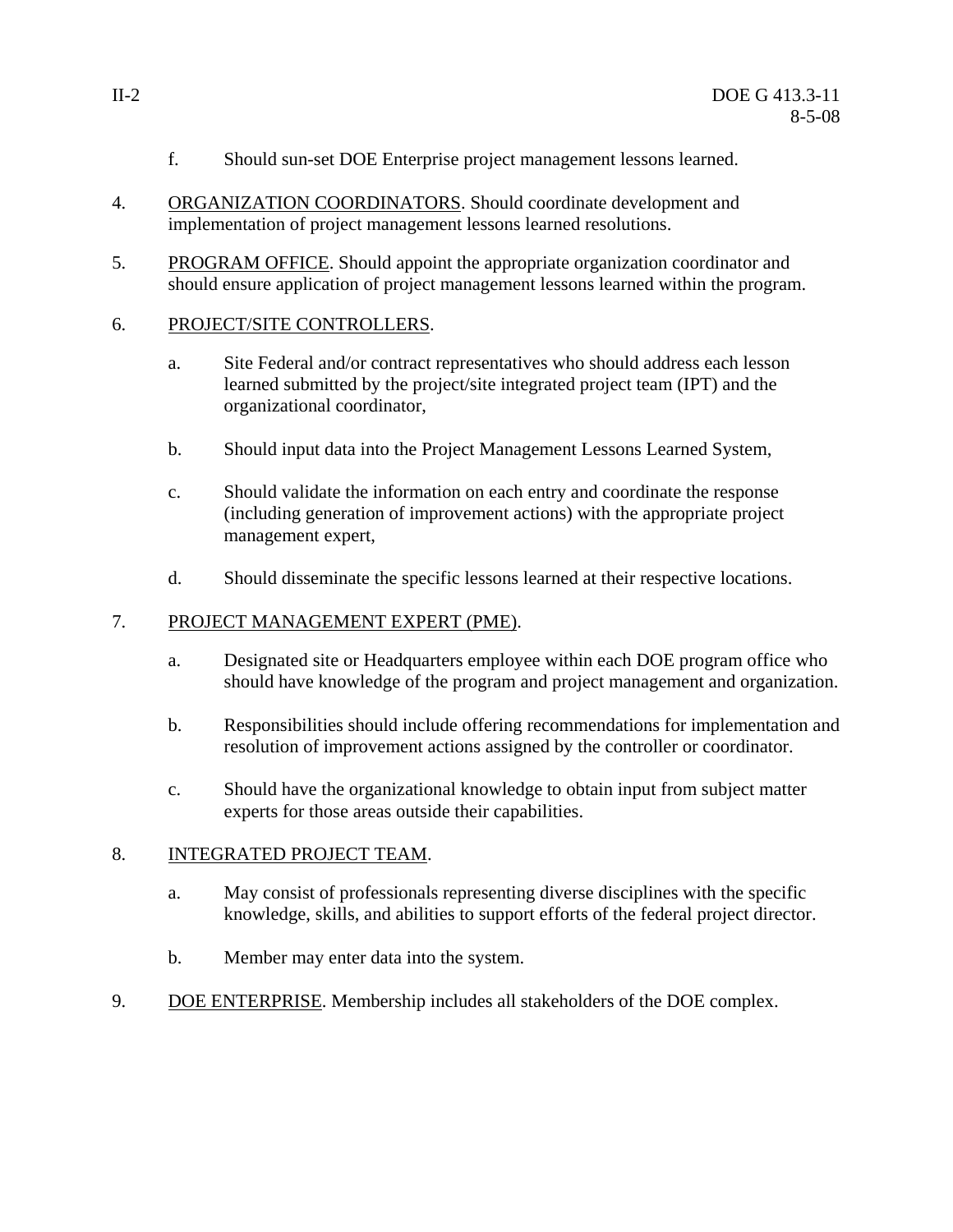#### DOE G 413.3-11 **III-1** (and III-2) 8-5-08

#### **SECTION III. ELEMENTS AND INTERFACES**

DOE O 413.3A requires the collection of project management lessons learned during Critical Decision-4. Limiting the preparation of a lessons learned report to the Critical Decision-4 stage of a project can be beneficial as a close-out activity, but it does not allow for full utilization of the program or provide an opportunity for immediate process improvement.

During the Critical Decision-4 stage, many of the IPT members have been reassigned to other tasks or projects. Therefore, unless documentation continues throughout the project execution, many of the lessons learned may be lost. It is incumbent on all members of the IPT (as a minimum) to try to provide "real time" lessons learned information. It is recommended that the program is queried prior to each Critical Decision authorization request to ensure that applicable lessons learned have been considered for the project. In addition, as resolution/incorporation of a specific lesson learned is undertaken, the resources of the IPT should be made available to implement the change. The report at Critical Decision-4 should be a collection of identified and applicable PMLLs gathered throughout the project life cycle starting before Critical Decision-0, as well as those generated through any lessons learned activities conducted during the closeout process. The report should contain at a minimum the information listed within the "PMLL Content" section of this guide.

Each IPT member is encouraged to remain current on external influences that can affect his/her particular area of expertise. Other federal and corporate lessons learned programs (e.g., NASA ASK Magazine, Construction Industry Institute) provide sources of lessons learned information that can be utilized by the Department to enhance overall project execution performance. Each IPT member's parent organization can contribute to a project's lessons learned program. For example, a change in the national methodology of calculating seismic response may impact several projects simultaneously. This information should be transmitted to all active projects for evaluation.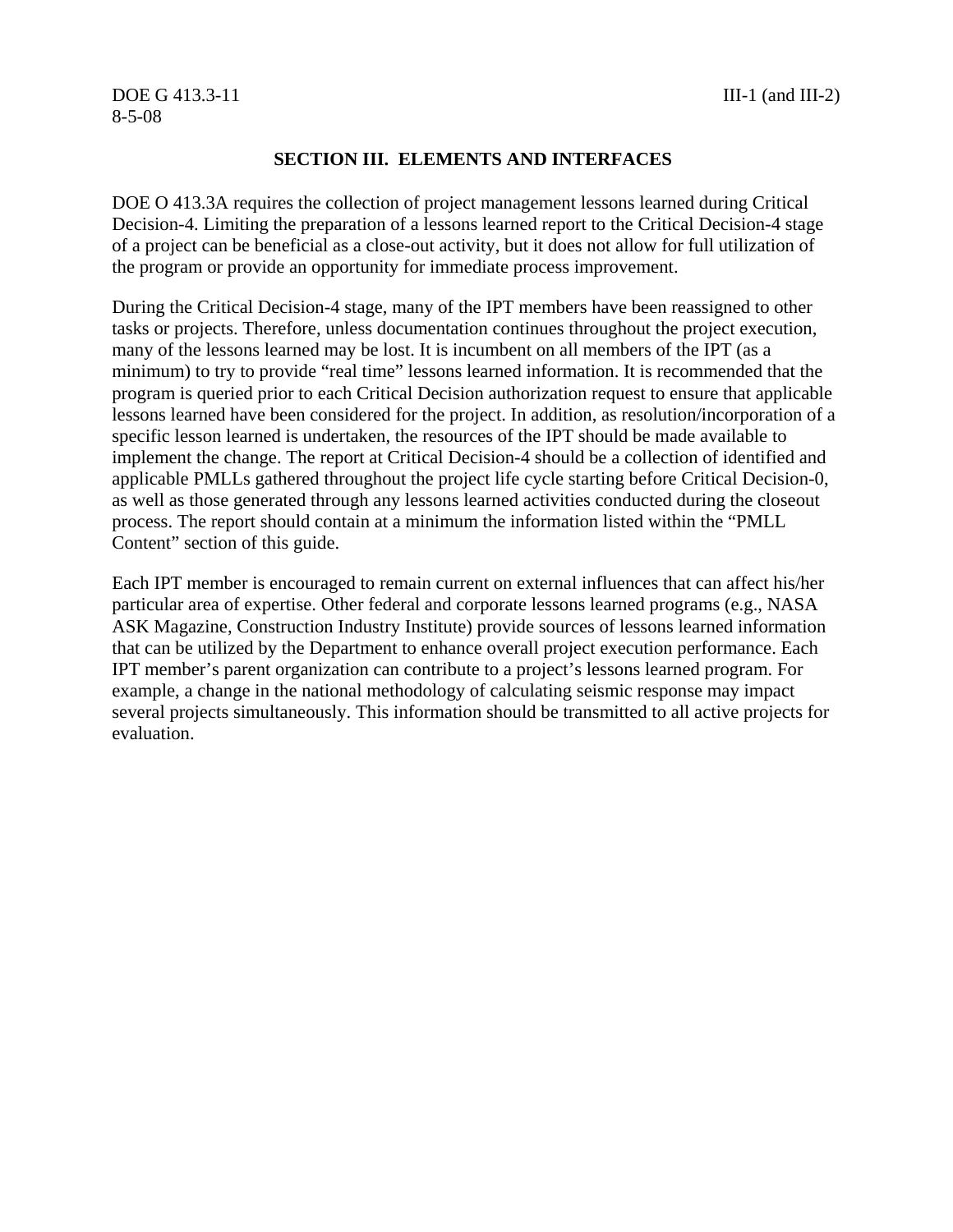# **SECTION IV. CONTENT**

Each lesson learned should contain the following basic attributes when submitted:

- 1. A clear statement of the project management lessons learned and the Critical Decision stage when it was identified..
- 2. A background summary of how the project management lessons learned was realized.
- 3. Contact information for additional detail related to project management lessons learned.
- 4. Key data fields for future search capabilities.
- 5. Assumptions and reasoning associated with improvement action (if improvement actions are being realized) including any applicable analysis, such as causal, performed.
- 6. Specific information relating to the improvement action (if improvement actions are being realized).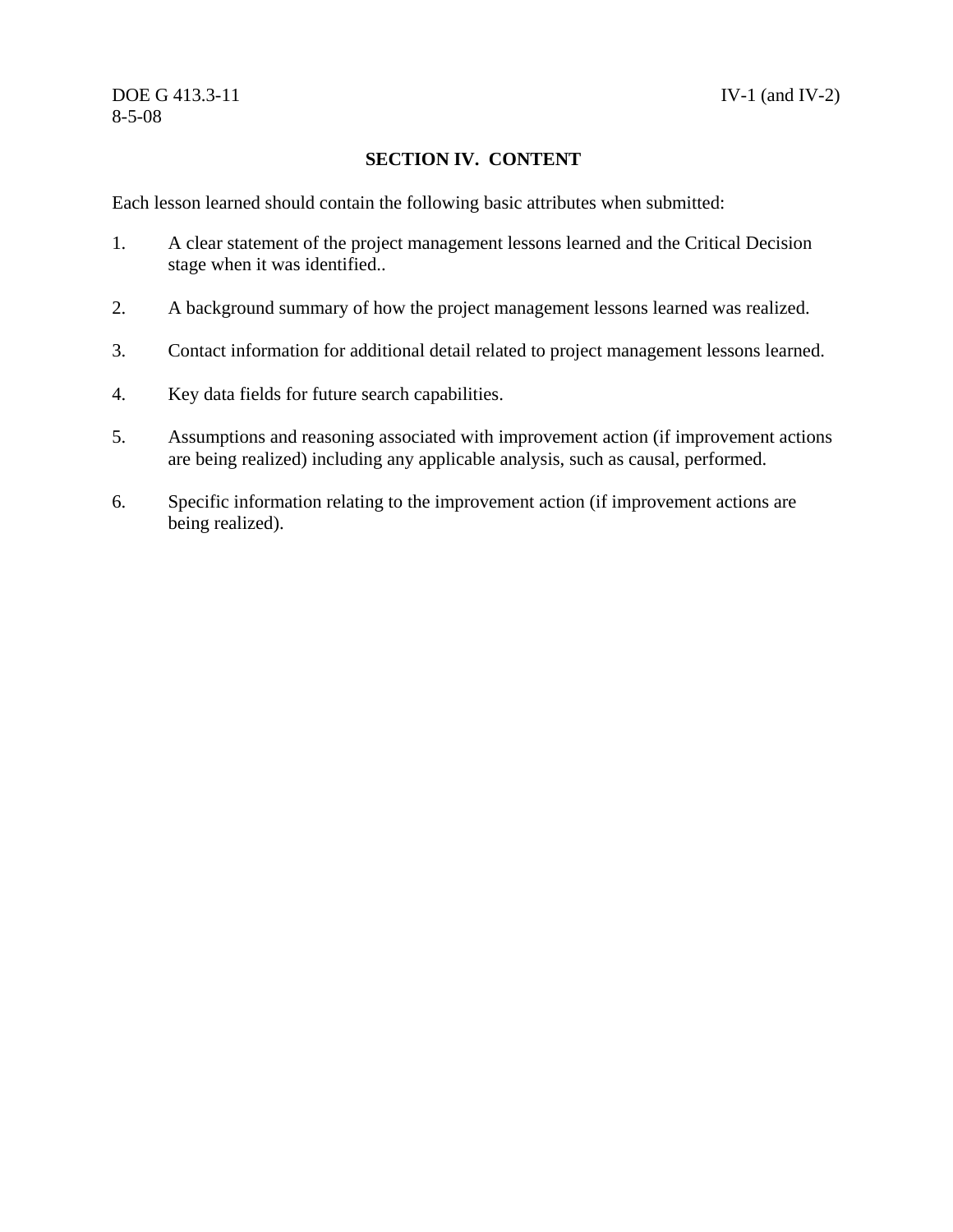#### **SECTION V. PROCESS**

The OECM should establish a system that is accessible to all individuals within DOE, especially federal project directors and contractor project managers. This system should provide a mechanism for documenting lessons learned from any source (field, Headquarters, etc.), tracking the closure or implementation of improvement actions, and retrieval of historical data for use by the Department. When necessary, the OECM should become the change agent in support of modifications to Department procedures and DOE directives to resolve a project management lesson learned and should be responsible for collecting all project management lessons learned and tracking coordination and completion of improvement actions. Periodically, OECM should conduct surveys to determine the effectiveness of the overall program (i.e., is information being distributed, are lessons learned being captured from field submittals, etc.) and should provide briefing to the DOE managers on the effectiveness of the program.

The process exists in four stages: Capture, Check, Learn, and Close.

1. CAPTURE. This stage includes all actions that translates information from projects and captures it into the Project Management Lessons Learned System.

A lesson learned can be identified by any federal or contractor individual and transmitted to the controller. Each project federal project director and contractor project manager should encourage IPT members to submit lessons learned as they are identified without any fear of reprisal or blame.

2. CHECK This stage includes all actions that take place to validate and disseminate the lessons learned to the appropriate audience including the DOE Enterprise.

To begin executing the process, each program office should select a controller for program site/projects, who will be responsible for screening each lesson learned to ensure that the item is clearly stated and then disseminated to the OECM gatekeeper for evaluation. If the gatekeeper deems the lesson learned applicable to the DOE Enterprise, he/she may notify appropriate organization coordinators.

3. LEARN. This stage includes all actions that can translate the lessons learned into actionable tools and create and implement improvement actions.

The controller can interface with designated project management experts for resolution of improvement actions and can disseminate improvement actions to the site/project. The organization coordinator can ensure the resolution of the improvement actions and disseminate the information to the gatekeeper for dissemination.

4. CLOSE. This stage can include all actions that historically archive the project management lessons learned and those actions that include sun-setting of historical records contained in the system.

The controller can designate a lesson learned closed when notified by the project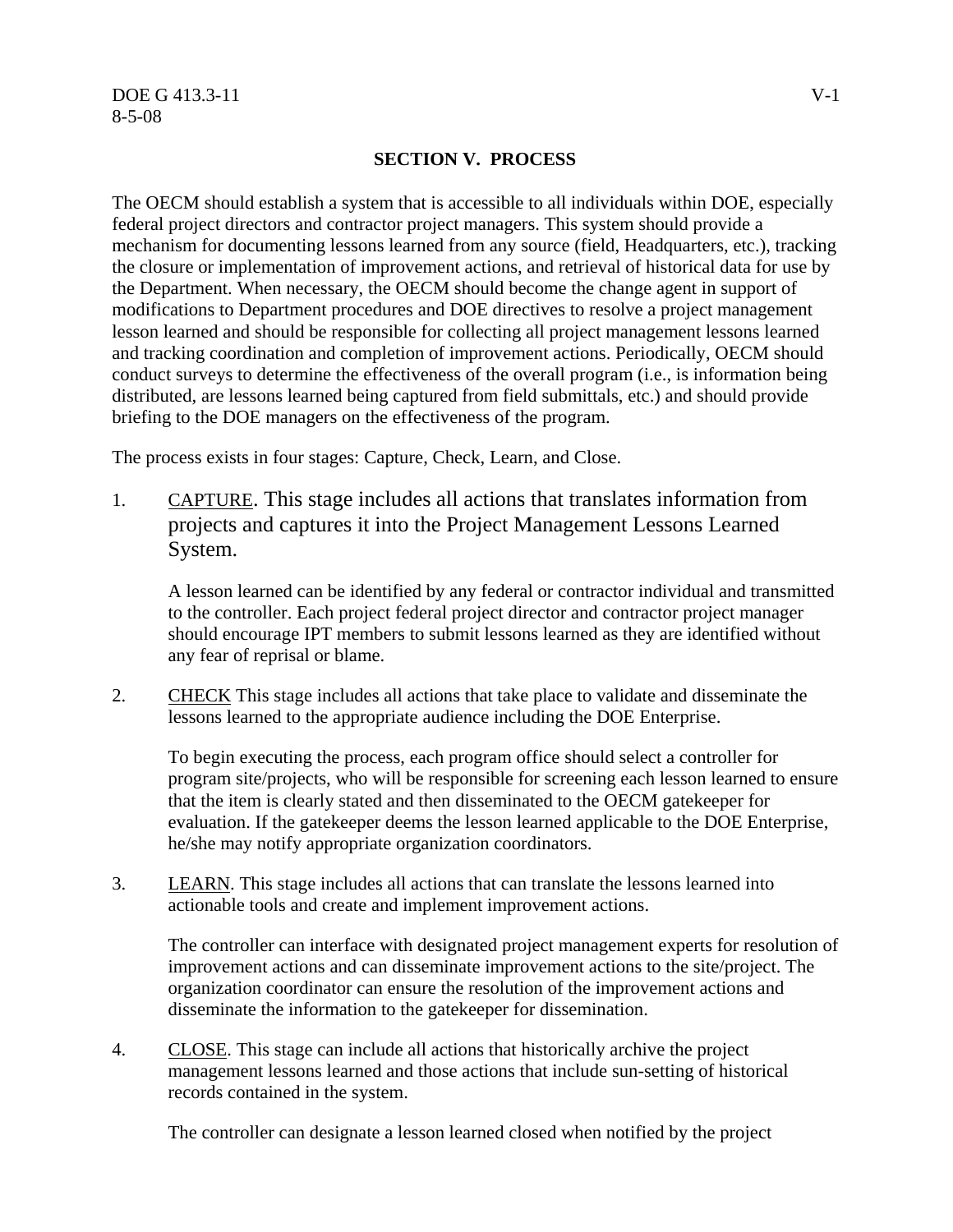management experts that improvement action resolution has been implemented. If the lesson learned is DOE Enterprise applicable, the organization coordinator can notify the gatekeeper and disseminate the information to the DOE Enterprise. The gatekeeper should be responsible for the sun-setting of lessons learned that are no longer applicable and conducting quality audits on the historical archives to ensure applicability for the DOE Enterprise.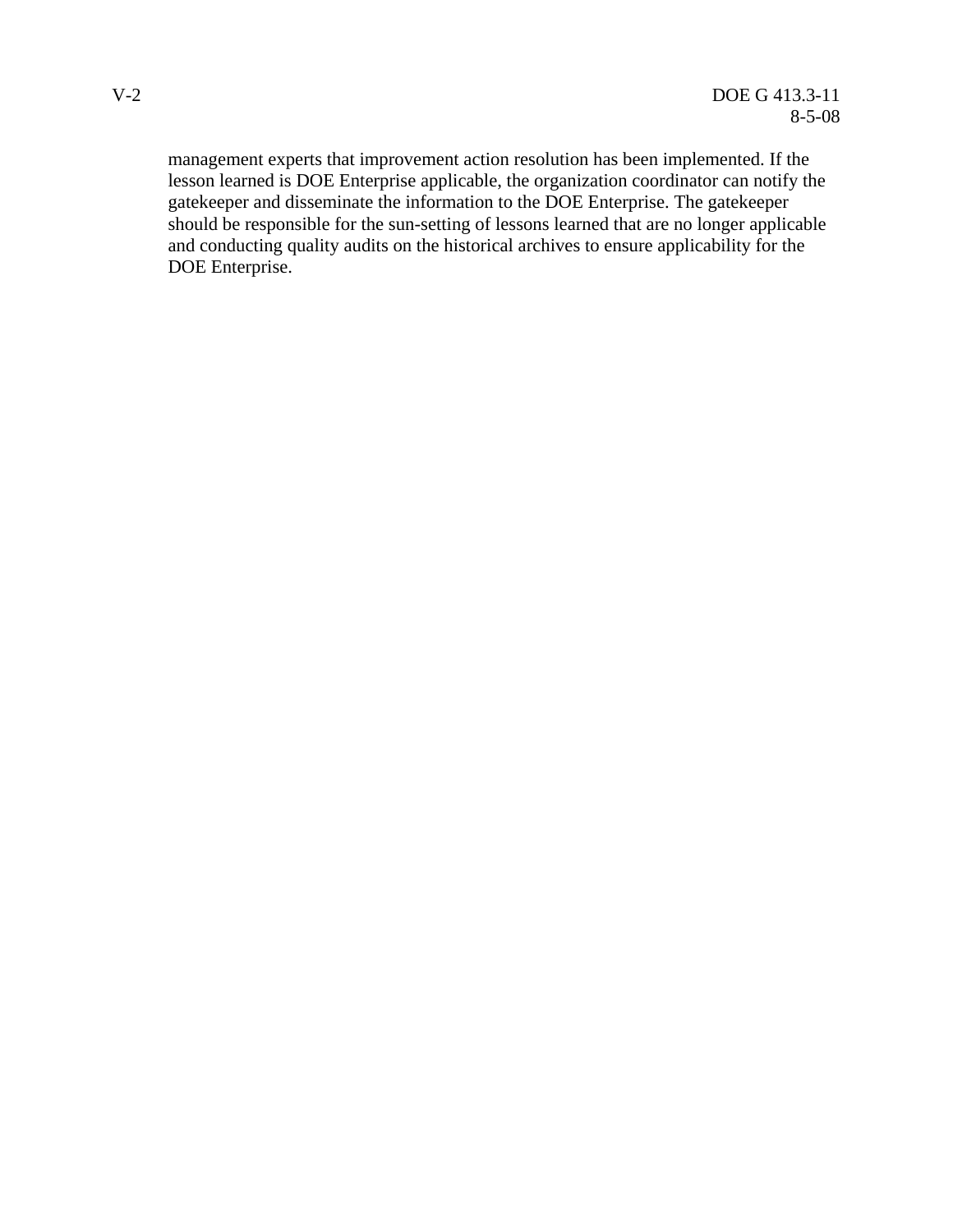

#### **PROJECT MANAGEMENT LESSONS LEARNED PROCESS BY STAGE**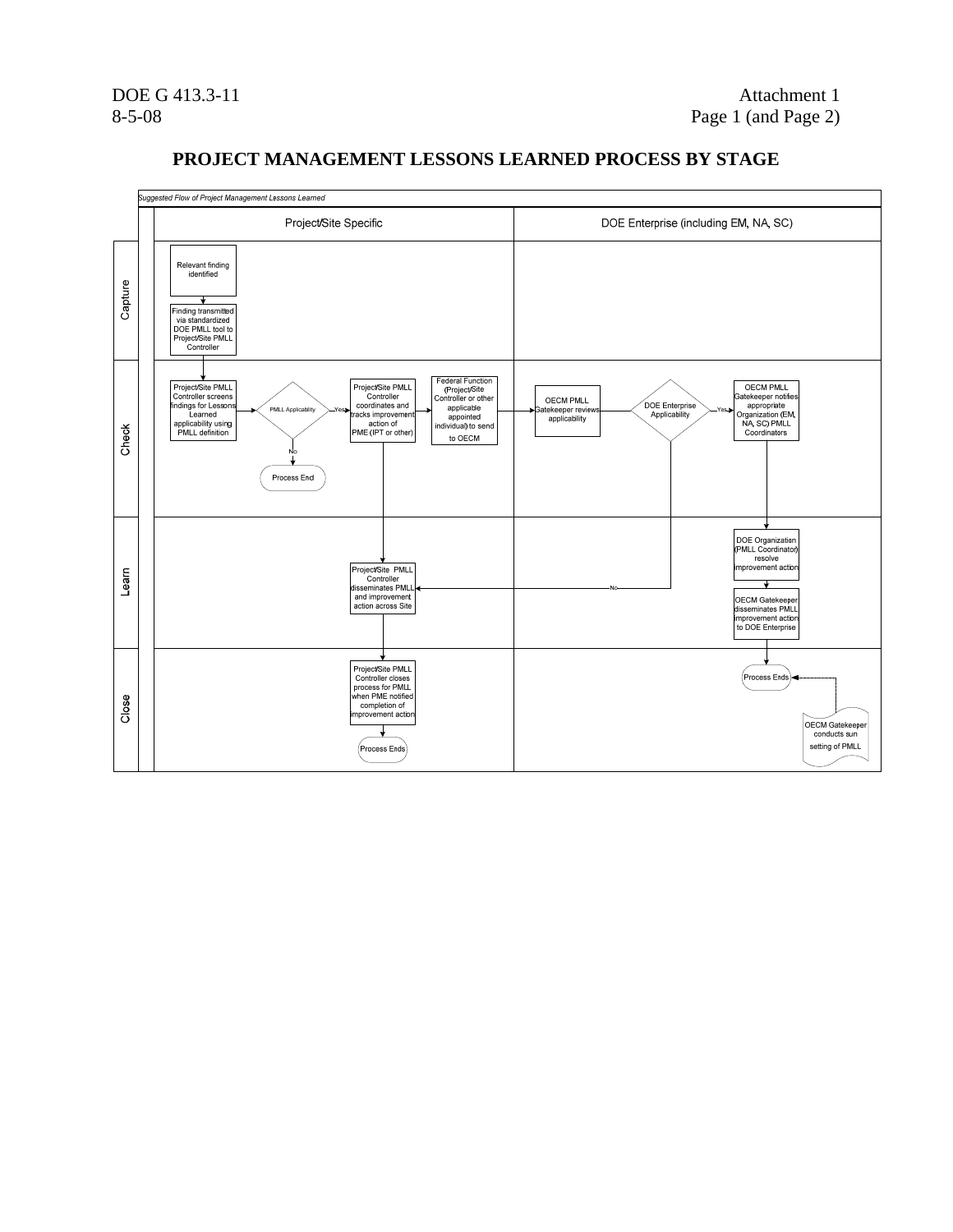#### **PROJECT MANAGEMENT LESSONS LEARNED PROCESS BY RESPONSIBILITY**